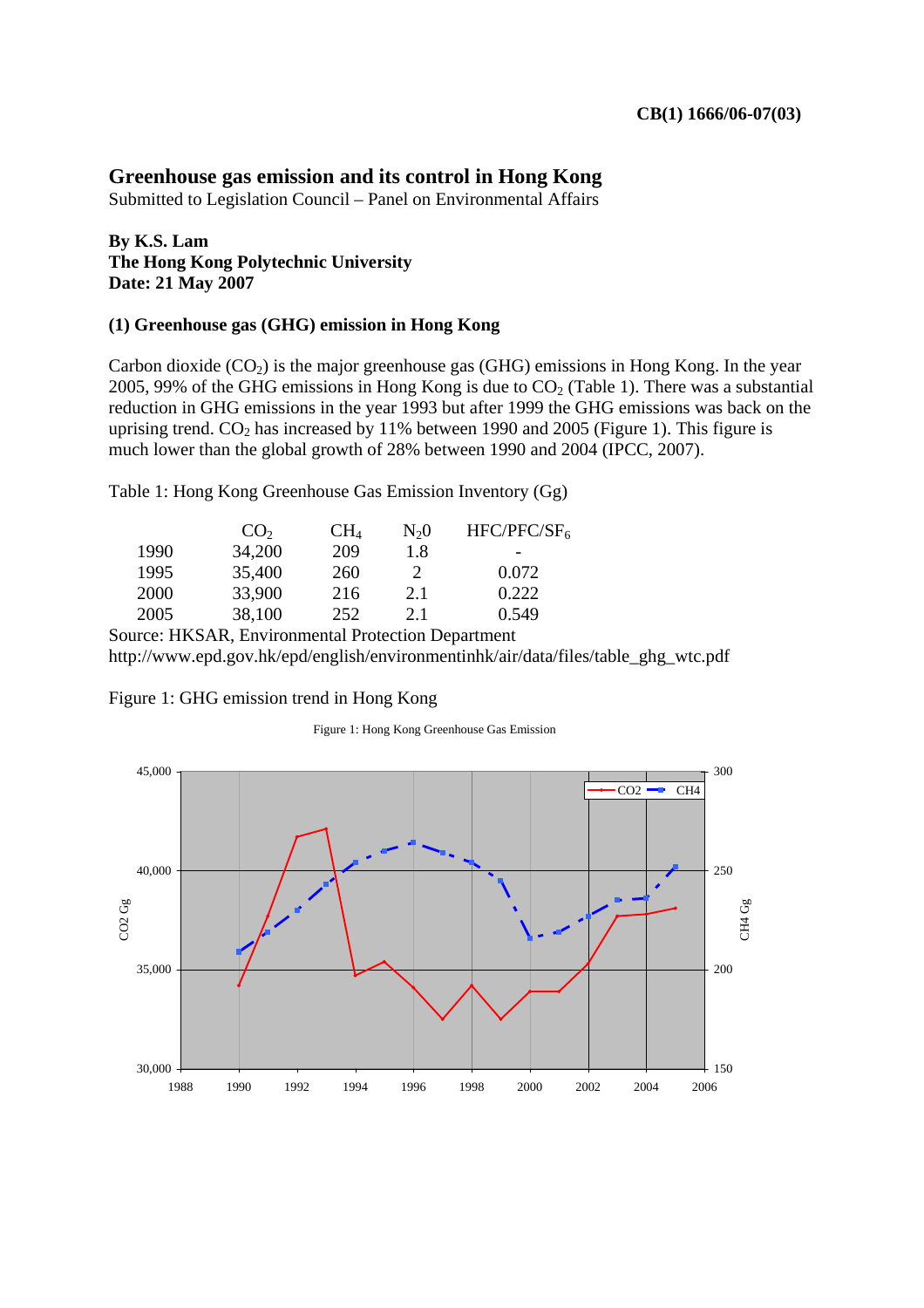$CO<sub>2</sub>$  is the main emissions in the Hong Kong GHG emissions inventory. About 80% of the  $CO<sub>2</sub>$ is emitted by the energy sector and 50% of the total GHG emissions are for electricity generation. Transport is the next most significant source, accounting for about 20% of the total GHG emissions. The waste sector is the third most significant source, accounting for about 15% of the total GHG emissions (HKSAR, EPD, 2000).

### **(2) Kyoto Protocol**

Kyoto Protocol of 1997 has established a target to reduce GHG emissions by at least 5% below 1990 levels to the commitment period during 2008 to 2012. 35 countries and the European Community are required to reduce greenhouse gas emissions below levels specified for each of them in the treaty. The targets include  $CO_2$ , methane  $CH_4$ , Nitrous oxide N<sub>2</sub>O, Hydrofluorocarbons HFCs, Perfluorocarbons PFCs and Sulfur Hexafluoride SF<sub>6</sub>.

China is a non-Annex I parties to the convention and Hong Kong is not a party to the UN Framework Convention on Climate Change in its own right. However, it is HKSAR's policy to contribute to international efforts to stabilize GHG concentrations in the atmosphere. Since there was a 11% increase in  $CO_2$  emission between 1990 and 2005 in Hong Kong, mitigation measures are required if Hong Kong is to limit its GHG emissions to 1990 levels or below.

#### **(3) Measures to reduce greenhouse gas emissions in Hong Kong**

On a worldwide basis, there are numerous technologies that are available for the reduction of GHG emissions. IPCC has listed key mitigation technologies and practices according to seven different sectors: energy supply, transport, buildings, industry, agriculture, forestry/forests and waste (IPCC, 2007).

Control of GHG emissions in Hong Kong has been studied by Environmental Protection Department (EPD). Thorough recommendations on control measures that are relevant to Hong Kong have been written. The executive summary of this consultant report can be found on the EPD website (HKSAR, EPD, 2000). The groups of measures and policy instruments listed in this report is extracted and listed in Table 2.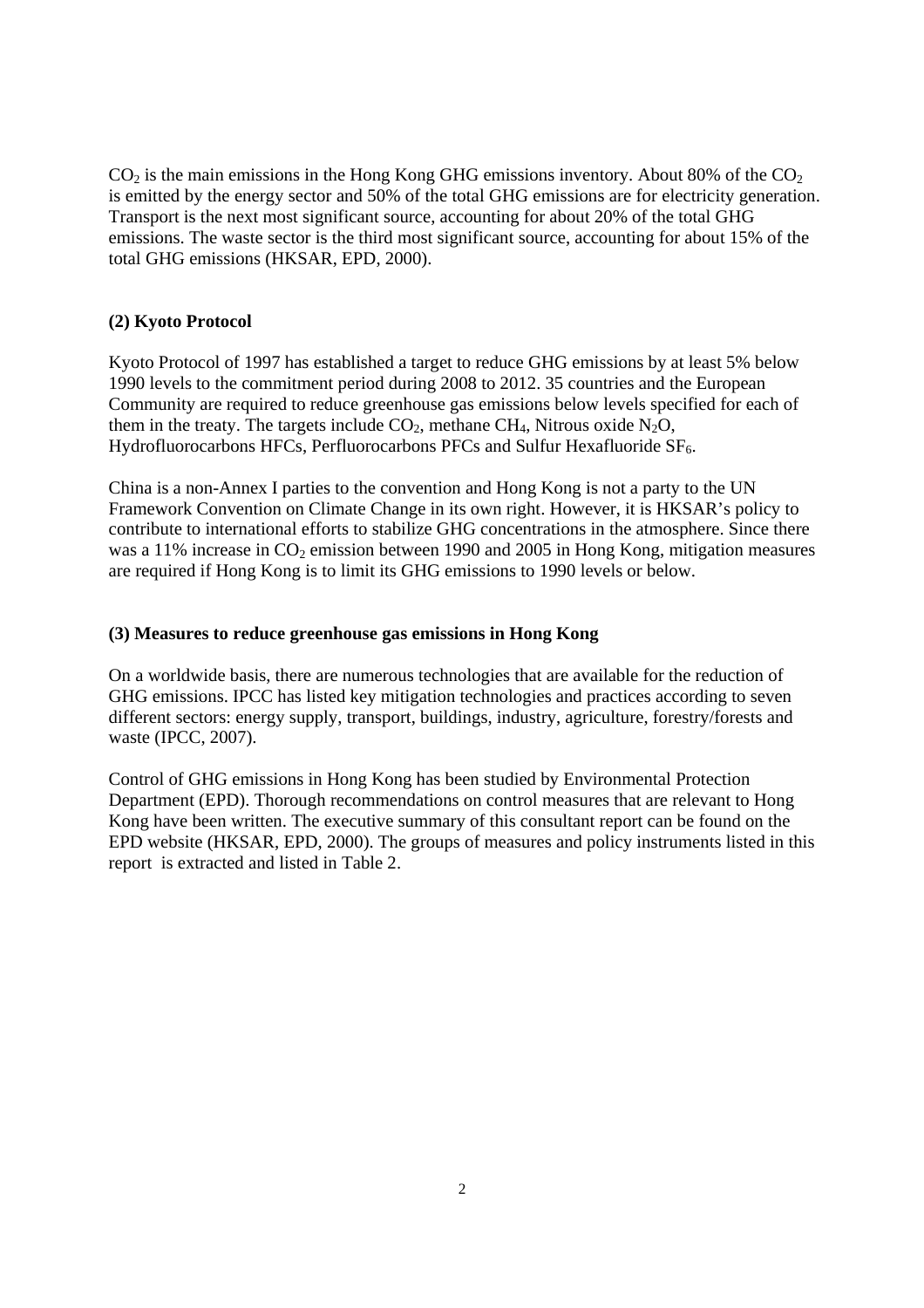| <b>Measure</b>                      | <b>Individual Measures</b>                                                                                                                                                                                                         | <b>Policy Instrument</b>                                                                                                                                                                                            |
|-------------------------------------|------------------------------------------------------------------------------------------------------------------------------------------------------------------------------------------------------------------------------------|---------------------------------------------------------------------------------------------------------------------------------------------------------------------------------------------------------------------|
| <b>End Use</b><br><b>Efficiency</b> | • Water-cooled Air Conditioning<br>(WACS) / district cooling                                                                                                                                                                       | (h) Regulation, (g) Planning,<br>(d) Financial Incentives                                                                                                                                                           |
|                                     | Improved building envelope<br>performance via OTTV                                                                                                                                                                                 | (h) Regulation                                                                                                                                                                                                      |
|                                     | • Energy efficient Air-cooled Air<br>Conditioning (AACS) systems                                                                                                                                                                   | (h) Regulation or (d) Financial<br><b>Incentives</b>                                                                                                                                                                |
|                                     | Energy efficient packaged and room air<br>conditioners                                                                                                                                                                             | (h) Regulation or (d) Financial<br>$\bullet$<br><i>Incentives</i>                                                                                                                                                   |
|                                     | Higher efficiency lighting,<br>refrigerators, appliances                                                                                                                                                                           | (h) Regulation (eg via<br>standards)<br>(d) Financial incentives,<br>(a) Information, Education<br>(b) Technology Demonstration,<br>(c) Voluntary Agreements,<br>(e) Market Mechanisms,<br>(f) Economic Instruments |
| <b>Wider Use</b>                    | Electricity generation                                                                                                                                                                                                             | (g) Energy sector <i>Planning</i> and                                                                                                                                                                               |
| of Natural<br>Gas                   | coal -> natural gas and<br>Electricity generation conversion<br>efficiency improvement (primary-to-<br>secondary for coal/steam ~33%, for<br>$CCGT~50\%)$<br>Town Gas -> natural gas and<br>less GHG-intensive fuels (avoids $CO2$ | (h) Regulation<br>(g) Energy sector <i>Planning</i> , need<br>for (h) Regulation                                                                                                                                    |
|                                     | emissions from the naphtha cracking<br>industrial process)                                                                                                                                                                         |                                                                                                                                                                                                                     |
|                                     | Natural Gas Vehicles (NGVs) where<br>appropriate (eg diesel -> NGV)                                                                                                                                                                | (g) Energy sector <i>Planning</i> ;<br>(h) vehicle licensing Regulation                                                                                                                                             |

Table 2: Groups of Measures and Policy Instruments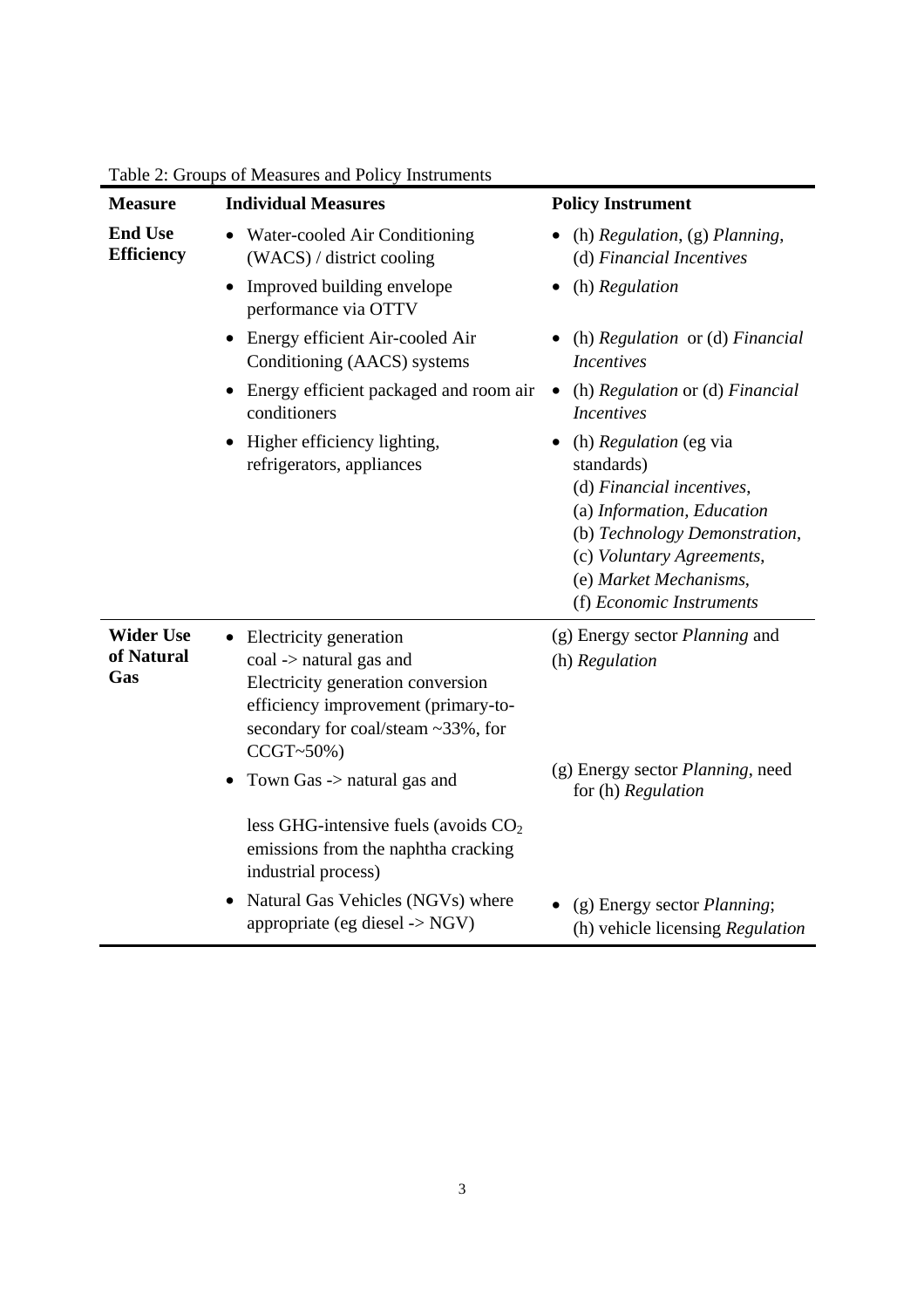| <b>Measure</b>                                                                      | <b>Individual Measures</b>                                                                                                           | <b>Policy Instrument</b>                                                                                                                                                                                                                                       |
|-------------------------------------------------------------------------------------|--------------------------------------------------------------------------------------------------------------------------------------|----------------------------------------------------------------------------------------------------------------------------------------------------------------------------------------------------------------------------------------------------------------|
| <b>Alternate</b><br><b>Energy</b><br>Sources &<br><b>Renewable</b><br><b>Energy</b> | Fuel cells for distributed electricity<br>generation                                                                                 | (b) $R&D$ , Technology<br>$\bullet$<br>Demonstration                                                                                                                                                                                                           |
|                                                                                     | New renewable installations (any type)                                                                                               | (h) Regulation (eg: utilities<br>$\bullet$<br>required to source minimum<br>supply from renewables)                                                                                                                                                            |
|                                                                                     | Distributed PV installations (including<br>$\bullet$<br>on-site PV installations in schools and<br>institutions)                     | (b) Technology Demonstration<br>(d) Direct investment                                                                                                                                                                                                          |
| <b>Waste</b>                                                                        | <b>Implement Waste Reduction</b><br>Framework Plan                                                                                   | (g) Planning                                                                                                                                                                                                                                                   |
|                                                                                     | Waste-to-Energy Facility (WEF)<br>Landfill gas capture for electricity<br>$\bullet$<br>generation                                    | $(g)$ Planning,<br>(d) Financial Incentives<br>(g) Planning                                                                                                                                                                                                    |
|                                                                                     | Enhanced anaerobic digestion for<br><b>Municipal Solid Waste</b>                                                                     | (g) Planning                                                                                                                                                                                                                                                   |
|                                                                                     | Sludge incineration                                                                                                                  | $(g)$ Planning                                                                                                                                                                                                                                                 |
| <b>Transport</b><br><b>Measures</b>                                                 | Taxi Diesel -> LPG<br>$\bullet$                                                                                                      | (h) Regulation                                                                                                                                                                                                                                                 |
|                                                                                     | Other applicable vehicles Diesel -><br><b>LPG</b>                                                                                    | (h) Regulation                                                                                                                                                                                                                                                 |
|                                                                                     | Bio-fuel mix up to maximum fraction                                                                                                  | (h) Regulation                                                                                                                                                                                                                                                 |
|                                                                                     | <b>Electric Vehicles</b>                                                                                                             | (h) $Regularion$ and/or<br>(d) Financial Incentives                                                                                                                                                                                                            |
|                                                                                     | Electric trolley bus                                                                                                                 | (g) Planning                                                                                                                                                                                                                                                   |
|                                                                                     | Increase vehicle efficiency using<br>replacement of older, inefficient goods<br>vehicles; and<br>hybrid-electric vehicles;           | (h) <i>Regulation</i> (eg: vehicle)<br>efficiency standards ); and/or<br>(f) Economic Instruments (eg:<br>levy on low efficiency<br>vehicles); and/or (d) Financial<br><i>Incentives</i> and/or<br>(a) Information (eg: vehicle<br>energy efficiency labeling) |
|                                                                                     | Promote newly commercialized and<br>demonstrate nearly-commercial<br>technology:<br>Low/Zero Emission Vehicles<br>Fuel cell vehicles | (b) R&D, Technology<br>Demonstration; (d) Direct<br><b>Investment by Government</b>                                                                                                                                                                            |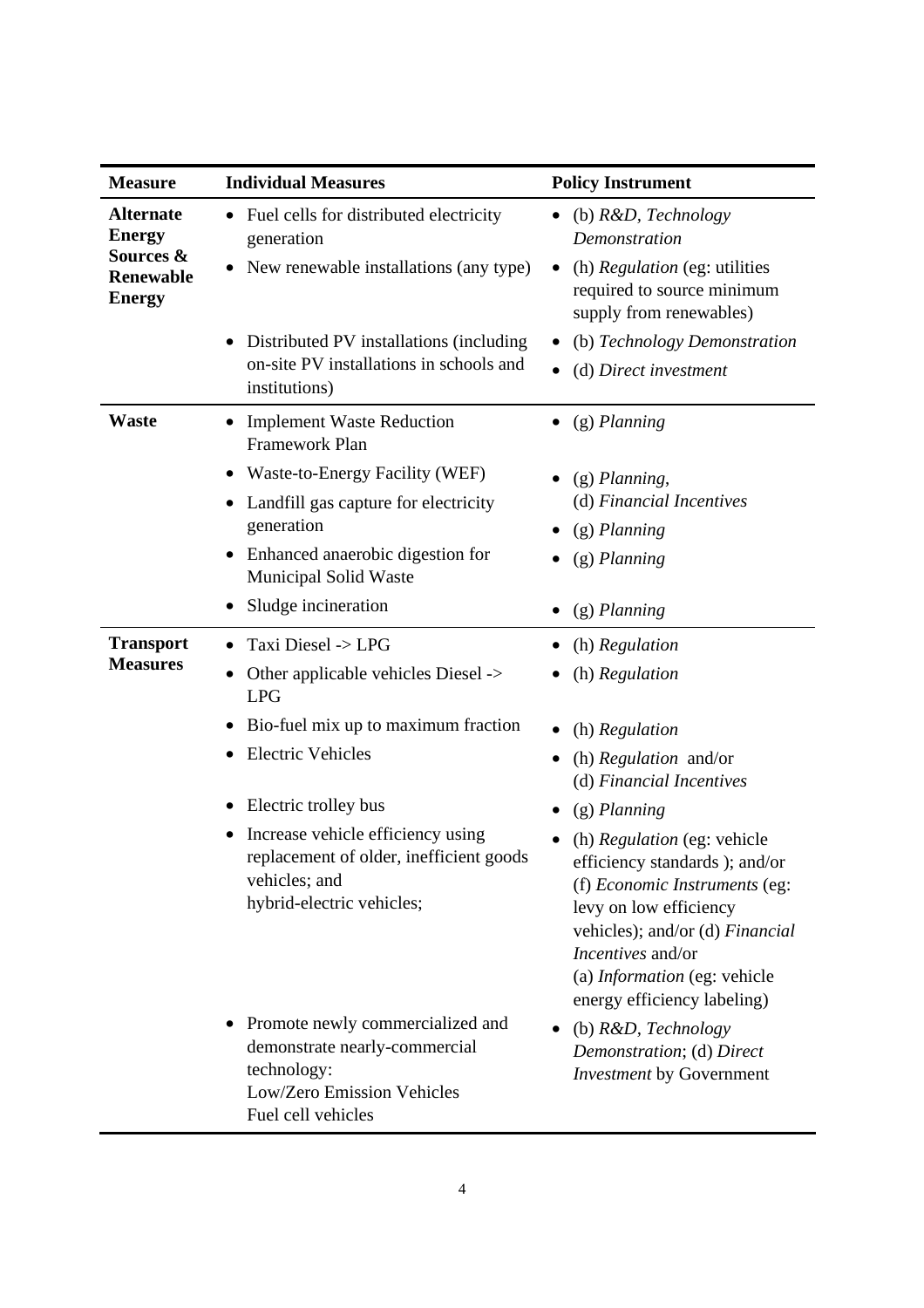| <b>Measure</b>                                       | <b>Individual Measures</b>                                                                          | <b>Policy Instrument</b>                                |  |
|------------------------------------------------------|-----------------------------------------------------------------------------------------------------|---------------------------------------------------------|--|
|                                                      | • Reduce vehicle use by reducing road<br>use                                                        | (f) Economic Instruments (Road<br>$\bullet$<br>pricing) |  |
|                                                      | Switch from high GHG to low GHG-<br>intensity modes                                                 | (g) Planning                                            |  |
|                                                      | Freight road -> rail                                                                                | (g) Planning and/or (d) Direct<br>Investment            |  |
| <b>Land Use</b><br>Change $\&$<br>Forestry           | Invest in plantations for long-life<br>products                                                     | (d) Financial Incentives                                |  |
|                                                      | Offset emissions (eg with sequestration<br>projects)                                                | (c) Voluntary Agreements                                |  |
|                                                      | Afforestation and/or reforestation                                                                  | (d) Direct Investment                                   |  |
| <b>High GWP</b><br><b>Gases</b>                      | <b>Monitor and Control</b>                                                                          | (h) Regulation                                          |  |
| <b>General</b><br><b>Support</b><br><b>Measures</b>  | Disseminate information via EPD<br>home page and publications (education<br>and public information) | (a) Information, Education                              |  |
| Cross-<br><b>Sectoral</b><br>(market-<br>determined) | GHG emission tax<br>GHG emission tradable permits                                                   | (f) Economic Instruments<br>(f) Economic Instruments    |  |

# **(4) Current position of Hong Kong in GHG mitigation**

Hong Kong has good performance in GHG emissions control, we are among the cities that have lowest GHG emissions per capita. Both the Government of HKSAR and commercial sectors have been implementing green policy. Our government has adopted a mass transit transport system two decades ago; attained remarkable achievement in control of vehicle number; switched taxi from diesel to LPG; and subsidized hybrid vehicles. The power companies not only switched a portion of their fuel from coal to natural gas, but also took the lead to test electric vehicles and wind turbines. In the retail sector, energy labels appeared and energy saving lighting started to proliferate. We also owe some credits to the migration of industries out of Hong Kong. Despite all the good efforts, Hong Kong is still unable to meet the target of Kyoto Protocol.

The electricity consumption of Hong Kong is shown in Figure 2. Figure 2 indicates that electricity consumption is one of the most resilient phenomena. In the last 17 years, Hong Kong has experienced big changes both in political and economic regime. Even in the hardest year in 2003 which was a low point of local economic in synergy with an unprecedented endemic SARS, the electricity consumption in Hong Kong continued to increase. To achieve the target of Kyoto Protocol, there are at least two issues to deal with. One is the growth in demand and the second is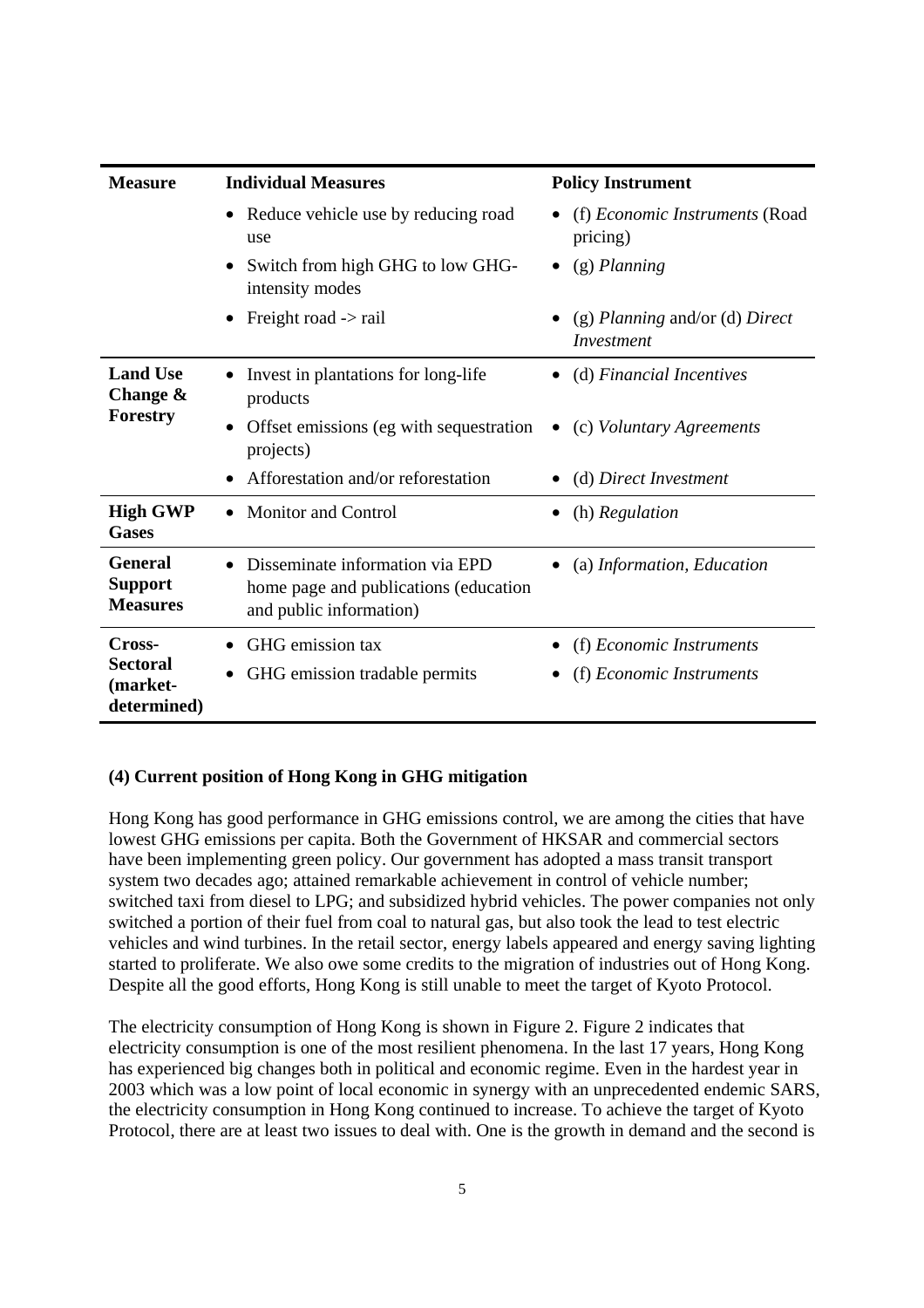the cut of emissions per capita. While individual cut down his/her energy consumption, the decrease in total GHG emissions could be offset by a growth in population. It should be more fair to set the target as emissions per capita. Unfortunately, to combat climate change, it is the absolute amount of  $CO<sub>2</sub>$  in the entire atmosphere that matter. Cure of global warming is a tough task. Nevertheless, there is still something we can do about it.

Figure 2: Electricity Consumption in Hong Kong Source: HKSAR, Census and Statistics Department



#### (5) **Personal opinions**

- (I) To mitigate GHG emissions in Hong Kong, we should manage all four classes of GHG, namely the  $CO_2$ , CH<sub>4</sub>, N<sub>2</sub>O and HFC/PFC/SF<sub>6</sub>. Although the annual emissions of N<sub>2</sub>O and HFC/PFC/SF<sub>6</sub> are much smaller than  $CO_2$  and CH<sub>4</sub>, they cannot be neglected due to their much higher global warming potentials (GWP). For 20 years time, the GWP of  $SF_6$  is 15000 times that of  $CO_2$ . Furthermore, the use of  $HFC/PFC/SF<sub>6</sub>$  have been increasing rapidly in the past decade.
- (II) Mitigation of GHG emissions involves all walks of life. Low-carbon policy statement should be endorsed from top management and added to environmental management system. Education, training and dissemination of information is a long term commitment.
- (III) Electricity on the demand side, the key issue is to save energy. The first big saving that can be achieved is to use water cooled air conditioning system. Central air conditioning (A/C) systems of commercial buildings consumed about one-quarter of the total electricity consumption in Hong Kong. Most of the existing systems are aircooled system due to shortage of fresh water supply during 1980s. Switching from air-cooled system to water cooled system can save 10 to 20% energy. Multiply the two percentages and assume half of the central A/C units used water cooled systems, this measure can save about 2% of the total electricity consumptions in Hong Kong (the target is 16%). The availability of fresh water resource is a concern. Associated with the growth of Pearl River Delta Region, water supply from GuangDong province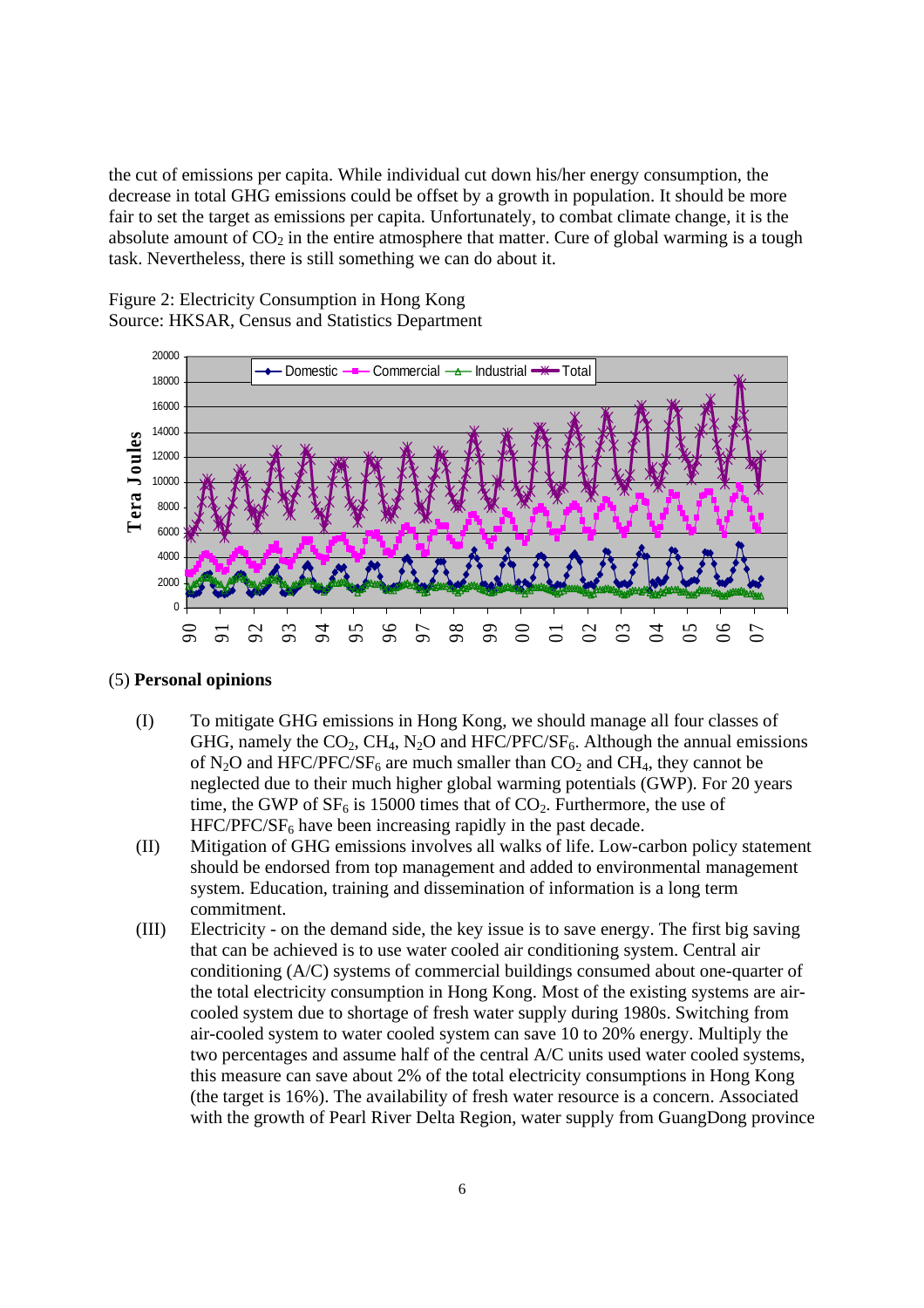could become uncertain. It is worthwhile to explore the possibility of turning Victoria Harbour into a fresh water body (not for drinking, it is for the conservation of harbour and as a back up fresh water resources). Second, central air conditioning system, small scale domestic type air conditioners, refrigerators and lightings are also big electricity consumers. Third, town planning, layout and density of buildings have great influence on natural ventilation and human comfort. Tall building is not necessary a problem but tall buildings packed together induce urban heat island effect. A substantial amount of energy could be saved when residential buildings are well designed. Fung et al., 2006 reported that for a 1˚C rise in ambient temperature in Hong Kong, the annual total electricity consumption will increase by 4.5%.

- (IV) Electricity on the supply side, the key issue is to increase production efficiency and to switch to low-carbon fuel. Switching from coal fire to natural gas fire brings immediate benefit. Natural gas fired power generators can exceed 45% in system efficiency where as coal fired power generators seldom exceed  $35\%$ . About  $4\%$  CO<sub>2</sub> emission could be reduced from electricity generation when all coal fired generators are replaced by natural gas generators. In the long run, low-carbon fuel should be introduced. Trading of renewable energy, nuclear power, biofuels, and hydrogen fuel should be developed.
- (V) Transport, the key issue is to replace gasoline and diesel by greener fuel. There should be a wider use of natural gas, alcohol and LPG in vehicles. Some drivers might choose electric vehicles when most public carparks and gas stations could provide charging facilities. The government and developers should build more pedestrian road network (similar to the pedestrian flyover in central) and bicycle path to encourage walking and cycling. Some existing bicycle paths have safety problems.
- (VI) Buildings, the key issues are to improve insulation, use of efficient lightings, exploit natural daylight, solar power and wind power.
- (VII) Forestry/forests, the key issue is afforestation/reforestation/forest management. At present, there is one missing link in the conservation of woodland. Planting trees can remove  $CO<sub>2</sub>$  from the atmosphere. However, this carbon capture ability will decay with time when a tree grows old. At present, there is no woodland management in Hong Kong. We only plant trees without felling them. Hill fire is very frequent in Hong Kong, this make the effort of sequestration futile. A certain percentage of the woodland has to be felled when their carbon capture ability diminish. The timber gained can be used for bioenergy or paper making. On the proactive side, more effort is required to prevent hill fire.
- (VIII) Waste, the key issue is the emission of methane. In the past, landfill sites in Hong Kong did not recover methane due to economic reason. Now, there is a higher priority factor. To combat GHG emissions, collection of methane is essential in future landfill sites. Concerning sewage waste water treatment, it is worthwhile to explore the opportunity on methane production using anaerobic digestion of sewage. Again, it is definitely not economically sound and is a noxious industry but it is a very stable renewable energy source. At present, our sewage treatment facilities are solely an expenditure item. We build a city wide network to collect sewage and treat them but finally drain them into the sea. A more realistic and cleaner measure is to recycle used product and minimize waste.